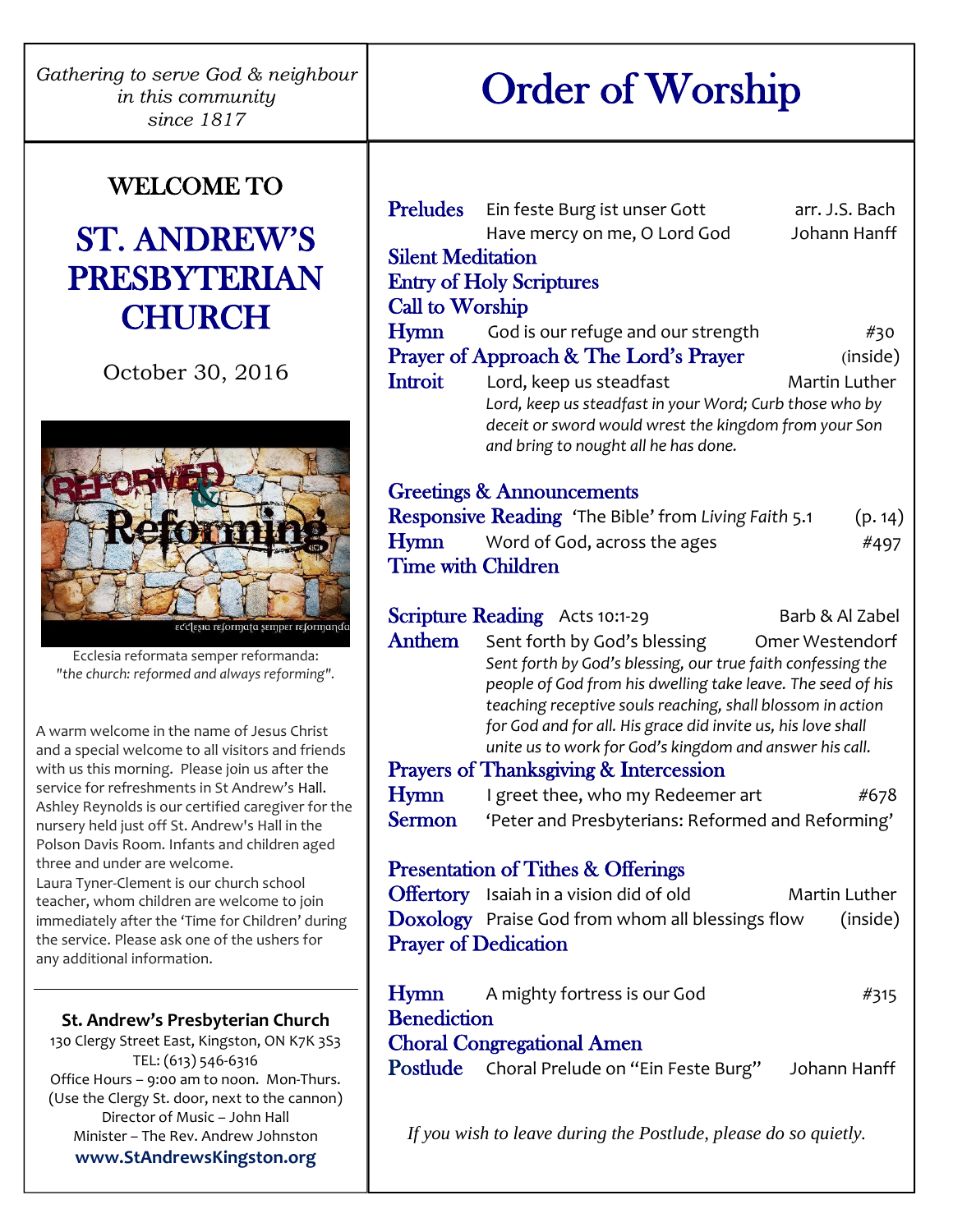#### *The Lord's Prayer*

Our Father who art in heaven, hallowed be thy name. Thy kingdom come, thy will be done, on earth, as it is in heaven. Give us this day our daily bread, and forgive us our debts, as we forgive our debtors. And lead us not into temptation, but deliver us from evil. For thine is the kingdom, the power, and the glory, forever. Amen

# *Scripture Reading*

#### **Acts 10:1-29**

 In Caesarea there was a man named Cornelius, a centurion of the Italian Cohort, as it was called. He was a devout man who feared God with all his household; he gave alms generously to the people and prayed constantly to God. One afternoon at about three o'clock he had a vision in which he clearly saw an angel of God coming in and saying to him, 'Cornelius.' He stared at him in terror and said, 'What is it, Lord?' He answered, 'Your prayers and your alms have ascended as a memorial before God. Now send men to Joppa for a certain Simon who is called Peter; he is lodging with Simon, a tanner, whose house is by the seaside.' When the angel who spoke to him had left, he called two of his slaves and a devout soldier from the ranks of those who served him, and after telling them everything, he sent them to Joppa.

 About noon the next day, as they were on their journey and approaching the city, Peter went up on the roof to pray. He became hungry and wanted something to eat; and while it was being prepared, he fell into a trance. He saw the heaven opened and something like a large sheet coming down, being lowered to the ground by its four corners. In it were all kinds of four-footed creatures and reptiles and birds of the air. Then he heard a voice saying, 'Get up, Peter; kill and eat.' But Peter said, 'By no means, Lord; for I have never eaten anything that is profane or unclean.' The voice said to him again, a second time, 'What God has made clean, you must not call profane.' This happened three times, and the thing was suddenly taken up to heaven.

 Now while Peter was greatly puzzled about what to make of the vision that he had seen, suddenly the men sent by Cornelius appeared. They were asking

for Simon's house and were standing by the gate. They called out to ask whether Simon, who was called Peter, was staying there. While Peter was still thinking about the vision, the Spirit said to him, 'Look, three men are searching for you. Now get up, go down, and go with them without hesitation; for I have sent them.' So Peter went down to the men and said, 'I am the one you are looking for; what is the reason for your coming?' They answered, 'Cornelius, a centurion, an upright and God-fearing man, who is well spoken of by the whole Jewish nation, was directed by a holy angel to send for you to come to his house and to hear what you have to say.' So Peter invited them in and gave them lodging.

 The next day he got up and went with them, and some of the believers from Joppa accompanied him. The following day they came to Caesarea. Cornelius was expecting them and had called together his relatives and close friends. On Peter's arrival Cornelius met him, and falling at his feet, worshipped him. But Peter made him get up, saying, 'Stand up; I am only a mortal.' And as he talked with him, he went in and found that many had assembled; and he said to them, 'You yourselves know that it is unlawful for a Jew to associate with or to visit a Gentile; but God has shown me that I should not call anyone profane or unclean. So when I was sent for, I came without objection. Now may I ask why you sent for me?'

# *Doxology*

Praise God, from whom all blessings flow; Praise God, all creatures here below; Praise God above, ye heavenly host; Praise Father, Son, and Holy Ghost. Amen.

# *Notes from the Director of Music*

 I once acted a part in a new musical written by two very gifted Queen's students. I always assumed that one wrote the book and lyrics and the other the music but it was later revealed that the melodies for most of the songs were actually composed by the lyricist himself and the composer wrote down the melodies sung to him and then harmonized and embellished them. Martin Luther (1483-1546) played the flute and the lute and had a good deep voice, but he relied on friends and associates to write down his melodies and establish a harmony. Believing that hymn singing would carry the Word better and faster than any other medium, he promoted the singing of hymns and parts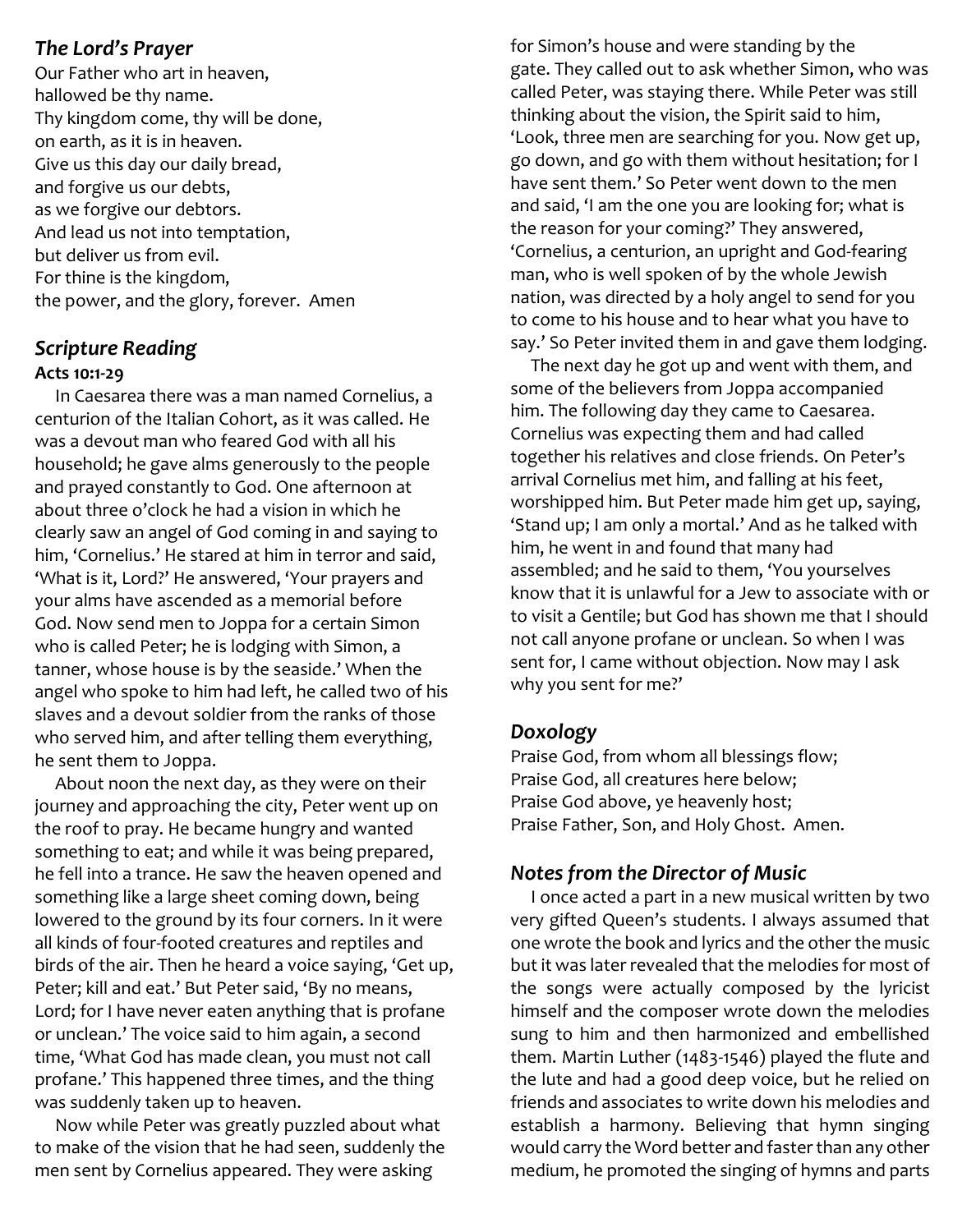of the service by the common people, while relying on the choir and clergy for other parts of the service. He wrote text and melody for many hymns which later inspired many composers to establish harmonies and compose choral preludes for the organ or orchestra. In 1524, the first Protestant hymn book appeared with only eight hymns, four of which are credited to Luther. In this and later publications it is unclear exactly who composed the melody and/or harmony. Luther's most famous hymn, which is today's last **Hymn**, likely came from an earlier hymn composed by someone else. Luther had a talent for combining fragments from chants, Ambrosian melodies of the Roman Church, and folk tunes into a melody of great inspiration.

 In my search for more music by Luther, I found in a Lutheran hymnal two interesting hymns by this important man. The **Introit** uses a tune by Josef Klug composed in 1543 and the words were translated by Catherine Winkworth. The **Offertory** music is an interesting "hymn" by Luther which clearly shows the influence of early liturgical chant and the text is based on biblical readings. It is one long verse which begins: "Isaiah in a vision did of old, the Lord of hosts enthroned on high behold" Last month a piece based on *Ein Fest Burg* arranged by Diane Bish was presented and today, one by Johann Nicolaus Hanff is the **Postlude**. Hanff, who lived from 1630 to 1706 was one of several composers and organists who preceded and influenced J.S. Bach. Another piece by the gifted Hanff is the **Prelude** along with two different harmonizations of *Ein Feste Burg* by Bach.

 Stanley Drummond Wolff (1916-2004) was born and educated in England and later taught in Toronto, Bermuda and California. Among his pupils was Fred Clarke, the longtime organist of Sydenham St. United Church in Kingston. Wolff is remembered for his straightforward arrangements of music for organ and for choir and our **Anthem** today is his arrangement of hymn #775.

# *Ushers*

This morning – Rory Warnock, Doreen Henshaw, Shirley Aitken, Rhonda Aitken Next Sunday – The Elders of St. Andrew's Church

# *Flowers*

We thank Wendy Worling for providing the flowers this morning. Flowers that beautify worship on Sunday morning are distributed after the service to

people who may need encouragement or are celebrating milestones. If you wish to donate or deliver flowers or know of a particular need on a given Sunday, please contact Wendy or Elaine Coderre.

# *Today*

Special welcome to visitors this morning. Please stay for a glass of tea, coffee or lemonade in St. Andrew's Hall after the service, and allow us an opportunity to introduce ourselves.

# **Living in God's Mission Today**

After the service, the Minister invites you to linger, hear a brief overview of the report of the Committee on Church Doctrine that has been commended to congregations to study, and have the opportunity to share thoughts that helped or challenged you.

# **Glad Tidings Renewal**

Subscribe to "Glad Tidings" and hear stories of our Presbyterian mission staff and Presbyterians across Canada and around the world. Consider a subscription, \$16.95 (tax included) for 6 issues in 2017, due today. Contact Helen Ledford.

# **Photodirectory**

We are planning to undertake a new photo directory for our 200th anniversary celebrations. Please make a point of stopping in either before or after the service today or November 6. And thanks to Changuk and Greg for coordinating!

#### **Presbytery Report on St. Andrew's**

Copies of this report are now available in St. A's Hall.

# **College and Careers Dinner**

Sunday October 30, 6 pm. An informal home-cooked dinner and discussion. Contact Andrew for details – [a.johnston@standrewskingston.org](mailto:a.johnston@standrewskingston.org)

#### **To My Church Family**

I want to thank you for your cards and flowers, but most of all for your prayers, which the Lord has so wonderfully answered by bringing me from near death to health. These past few weeks have been an amazing experience and I rejoice in what God has done. Thank you for your part. – *Helen Lowe*

# *This Week*

#### **St. Andrew's Autumn Study Series Continues**

Tuesday evenings until November 22, 7:00-8:30 pm in St. Andrew's Hall. In preparation for the 500<sup>th</sup> anniversary of the Reformation of the Church, join the